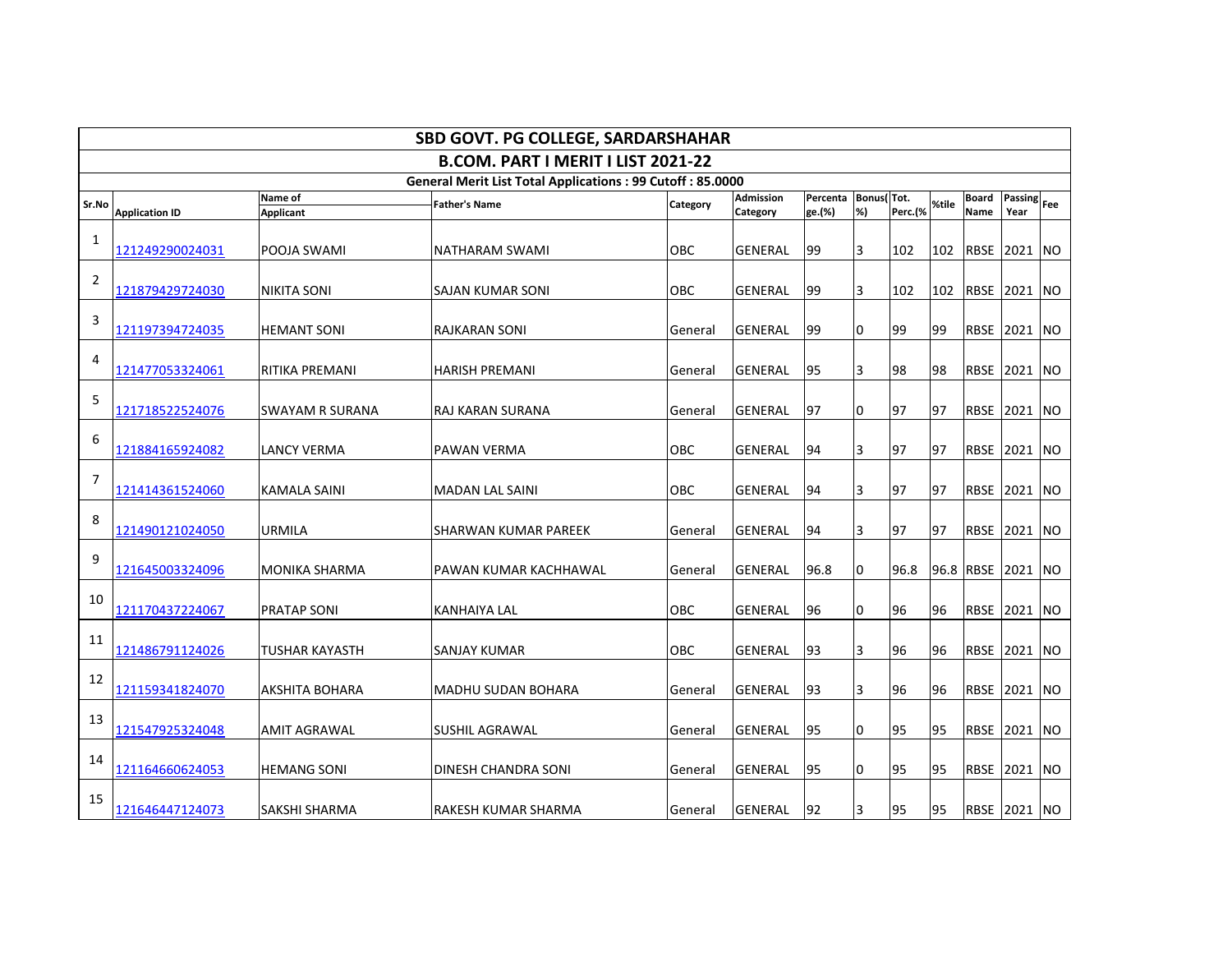| 16 | 121386463924077 | <b>RITIKA SONI</b>       | <b>SHARVAN SONI</b>       | <b>OBC</b> | <b>GENERAL</b> | 92   | 3  | 95   | 95 | <b>RBSE</b> | 2021 NO             |  |
|----|-----------------|--------------------------|---------------------------|------------|----------------|------|----|------|----|-------------|---------------------|--|
| 17 | 121612091924040 | <b>MONU JOSHI</b>        | <b>KANHAIYA LAL</b>       | General    | <b>GENERAL</b> | 92   | 3  | 95   | 95 | <b>RBSE</b> | 2021 NO             |  |
| 18 | 121151699024081 | YASH HARCHANDANI         | ISANJAY KUMAR HARCHANDANI | General    | <b>GENERAL</b> | 94.6 | l0 | 94.6 |    | 94.6 RBSE   | 2021 NO             |  |
| 19 | 121724595224075 | <b>JAI LALITA JANGIR</b> | OM PRAKASH JANGIR         | <b>OBC</b> | <b>GENERAL</b> | 91.6 | 3  | 94.6 |    | 94.6 RBSE   | 2021 NO             |  |
| 20 | 121592172124097 | SHUBHAM KHETAN           | <b>KRISHNA KHETAN</b>     | General    | <b>GENERAL</b> | 94   | 0  | 94   | 94 | <b>RBSE</b> | 2021 NO             |  |
| 21 | 121272174224058 | <b>IKARTIK PAREEK</b>    | <b>PRADEEP KUMAR</b>      | General    | <b>GENERAL</b> | 94   | 0  | 94   | 94 | <b>RBSE</b> | 2021 NO             |  |
| 22 | 121719877824099 | IKANHAIYA LAL            | TOLARAM PAREEK            | General    | <b>GENERAL</b> | 94   | 0  | 94   | 94 | <b>RBSE</b> | 2021 NO             |  |
| 23 | 121602986024059 | <b>BHAWANI PAREEK</b>    | <b>PAWAN KUMAR PAREEK</b> | General    | <b>GENERAL</b> | 91   | 3  | 94   | 94 | <b>RBSE</b> | 2021 NO             |  |
| 24 | 121798015124058 | VISHAKHA DADHICH         | RAMAVATAR DADHICH         | General    | <b>GENERAL</b> | 90.8 | 3  | 93.8 |    | 93.8 RBSE   | 2021 NO             |  |
| 25 | 121261336524092 | <b>ROHIT</b>             | <b>SUMER SINGH</b>        | General    | <b>GENERAL</b> | 93   | 0  | 93   | 93 | <b>RBSE</b> | 2021 NO             |  |
| 26 | 121211766124041 | IPANKAJ SUTHAR           | <b>SITA RAM SUTHAR</b>    | <b>OBC</b> | <b>GENERAL</b> | 93   | 0  | 93   | 93 | <b>RBSE</b> | 2021 NO             |  |
| 27 | 121879572224000 | IPARAS JAISANSARIA       | VINOD KUMAR JAISANSARIA   |            | <b>GENERAL</b> | 93   | 0  | 93   | 93 | <b>RBSE</b> | 2021 NO             |  |
| 28 |                 |                          |                           | General    |                |      |    |      |    |             |                     |  |
| 29 | 121116612424093 | <b>AMBIKA PAREEK</b>     | NANDLAL PAREEK            | General    | GENERAL        | 90   | 3  | 93   | 93 | <b>RBSE</b> | 2021 NO             |  |
| 30 | 121298143024079 | <b>AAINA PAREEK</b>      | <b>RAM PRASAD</b>         | General    | <b>GENERAL</b> | 90   | 3  | 93   | 93 | <b>RBSE</b> | 2021 NO             |  |
| 31 | 121321081024053 | lkanishka bohara         | DEVI PRASAD BOHARA        | General    | <b>GENERAL</b> | 90   | 3  | 93   | 93 | <b>RBSE</b> | 2021 NO             |  |
| 32 | 121398952824049 | <b>BINITA SHARMA</b>     | IBHANI RAM SHARMA         | General    | <b>GENERAL</b> | 89.6 | 3  | 92.6 |    | 92.6 RBSE   | 2021 NO             |  |
|    | 121753256024059 | <b>PRERNA SHARMA</b>     | <b>MADAN LAL SHARMA</b>   | General    | <b>GENERAL</b> | 92   | 0  | 92   | 92 |             | <b>RBSE 2021 NO</b> |  |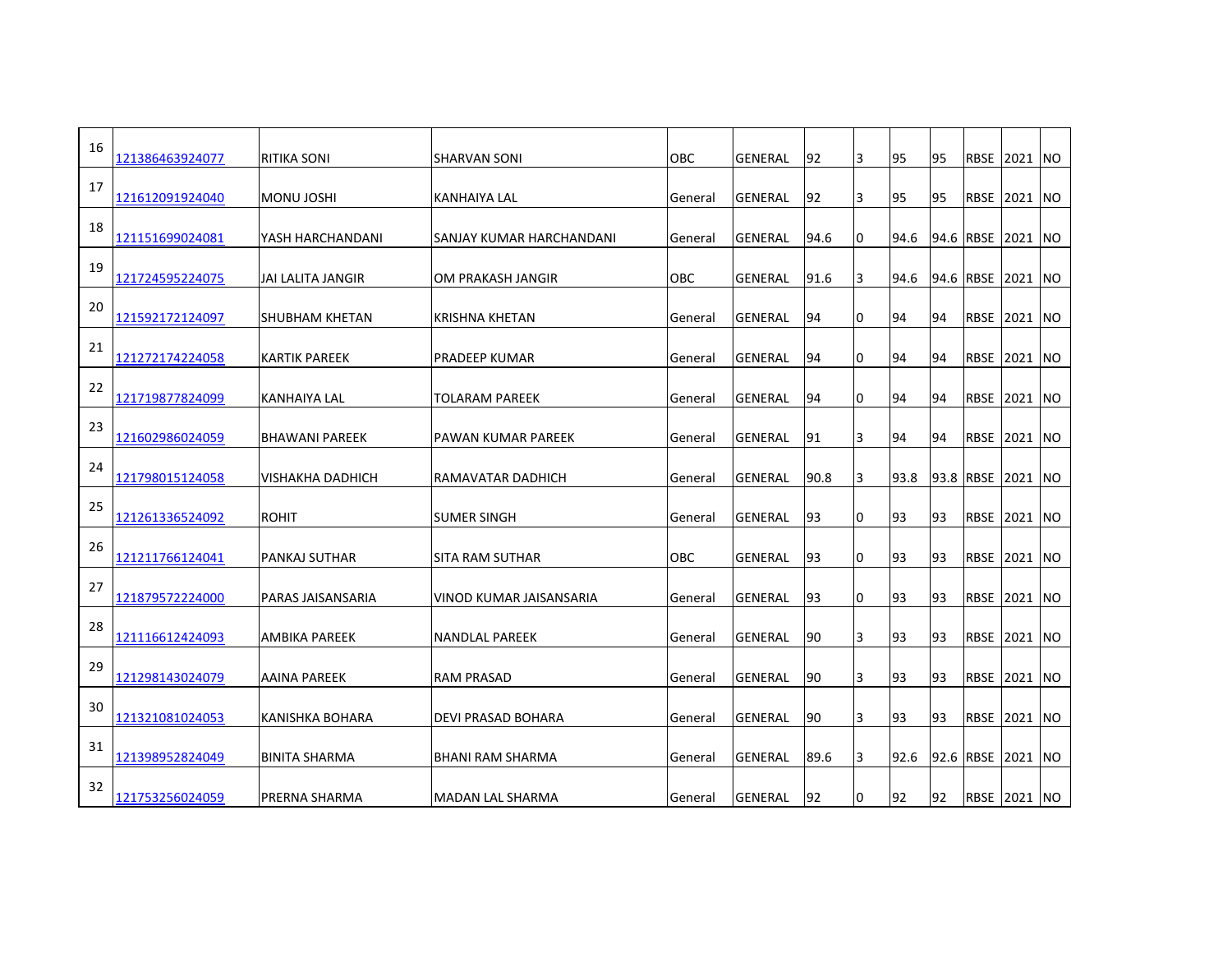| 33 | 121863303024022 | ISITA RAM SARAN       | <b>RAMRAKH</b>                            | <b>OBC</b>     | <b>GENERAL</b> | 92   | $\Omega$ | 92   | 92 | <b>RBSE</b> | 2021 NO             |  |
|----|-----------------|-----------------------|-------------------------------------------|----------------|----------------|------|----------|------|----|-------------|---------------------|--|
| 34 | 121154385524038 | JAYPRAKASH PAREEK     | <b>BHAGWANA RAM</b>                       | General        | <b>GENERAL</b> | 92   | l0       | 92   | 92 | <b>RBSE</b> | 2021 NO             |  |
| 35 | 121613625424040 | <b>AMIT PAREEK</b>    | <b>DWARKA PRASAD</b>                      | General        | <b>GENERAL</b> | 92   | 0        | 92   | 92 | <b>RBSE</b> | 2021 NO             |  |
| 36 | 121677683524063 | İKESHAV TIWARI        | <b>GHANSHYAM TIWARI</b>                   | General        | <b>GENERAL</b> | 92   | 0        | 92   | 92 | <b>RBSE</b> | 2021 NO             |  |
| 37 | 121435103024010 | <b>HIRA LAL JOSHI</b> | <b>PAWAN KUMAR</b>                        | General        | <b>GENERAL</b> | 92   | 0        | 92   | 92 | <b>RBSE</b> | 2021 NO             |  |
| 38 | 121955993824094 | <b>SARIKA</b>         | <b>GANESH KUMAR</b>                       | <b>OBC</b>     | <b>GENERAL</b> | 89   | 3        | 92   | 92 | <b>RBSE</b> | 2021 NO             |  |
| 39 | 121637653224086 | IROSHANI POTLIYA      | <b>DAULAT RAM</b>                         | <b>OBC</b>     | <b>GENERAL</b> | 88.4 | 3        | 91.4 |    | 91.4 RBSE   | 2021 NO             |  |
| 40 | 121755064824096 | <b>HARUN KHAN</b>     | <b>MO AARIF KHAN</b>                      | <b>OBC</b>     | <b>GENERAL</b> | 91   | l0       | 91   | 91 | <b>RBSE</b> | 2021 NO             |  |
| 41 | 121236511624057 | <b>VIKAS PAREEK</b>   | <b>YUDHISTRA</b>                          | General        | <b>GENERAL</b> | 91   | 0        | 91   | 91 | <b>RBSE</b> | 2021 NO             |  |
| 42 | 121328948524034 | <b>ROHIT JOSHI</b>    | DULI CHAND JOSHI                          | General        | <b>GENERAL</b> | 91   | 0        | 91   | 91 | <b>RBSE</b> | 2021 NO             |  |
| 43 | 121106765124090 | DAYANAND PAREEK       | <b>GOPI CHAND</b>                         | General        | <b>GENERAL</b> | 91   | 0        | 91   | 91 | <b>RBSE</b> | 2021 NO             |  |
| 44 | 121500149524078 | IBHAJANLAL PAREEK     | <b>MANGI LAL PAREEK</b>                   | General        | <b>GENERAL</b> | 91   | 0        | 91   | 91 | <b>RBSE</b> | 2021 NO             |  |
| 45 | 121992054624087 | <b>BABULAL SAINI</b>  | <b>SATYANARAYAN</b>                       | <b>OBC</b>     | GENERAL        | 91   | 0        | 91   | 91 | <b>RBSE</b> | 2021 NO             |  |
| 46 | 121300358824036 | NIRMAL PAREEK         | LAXMINARAYAN PAREEK                       | General        | <b>GENERAL</b> | 90   | 0        | 90   | 90 |             | <b>RBSE 2021 NO</b> |  |
| 47 | 121536714124088 | <b>IVIVEK SONI</b>    | PAWAN KUMAR SONI                          | <b>OBC</b>     | <b>GENERAL</b> | 90   | 10       | 90   | 90 | <b>RBSE</b> | 2021 NO             |  |
| 48 | 121487897724054 | NEHA BHIWANIA         |                                           |                | <b>GENERAL</b> | 87   | 3        | 90   | 90 | <b>RBSE</b> | 2021 NO             |  |
| 49 | 121555171124041 | <b>SUMAN GOSWAMI</b>  | <b>VINOD KUMAR</b><br> MEHARCHAND GOSWAMI | General<br>OBC | <b>GENERAL</b> | 87   | 3        | 90   | 90 |             | <b>RBSE 2021 NO</b> |  |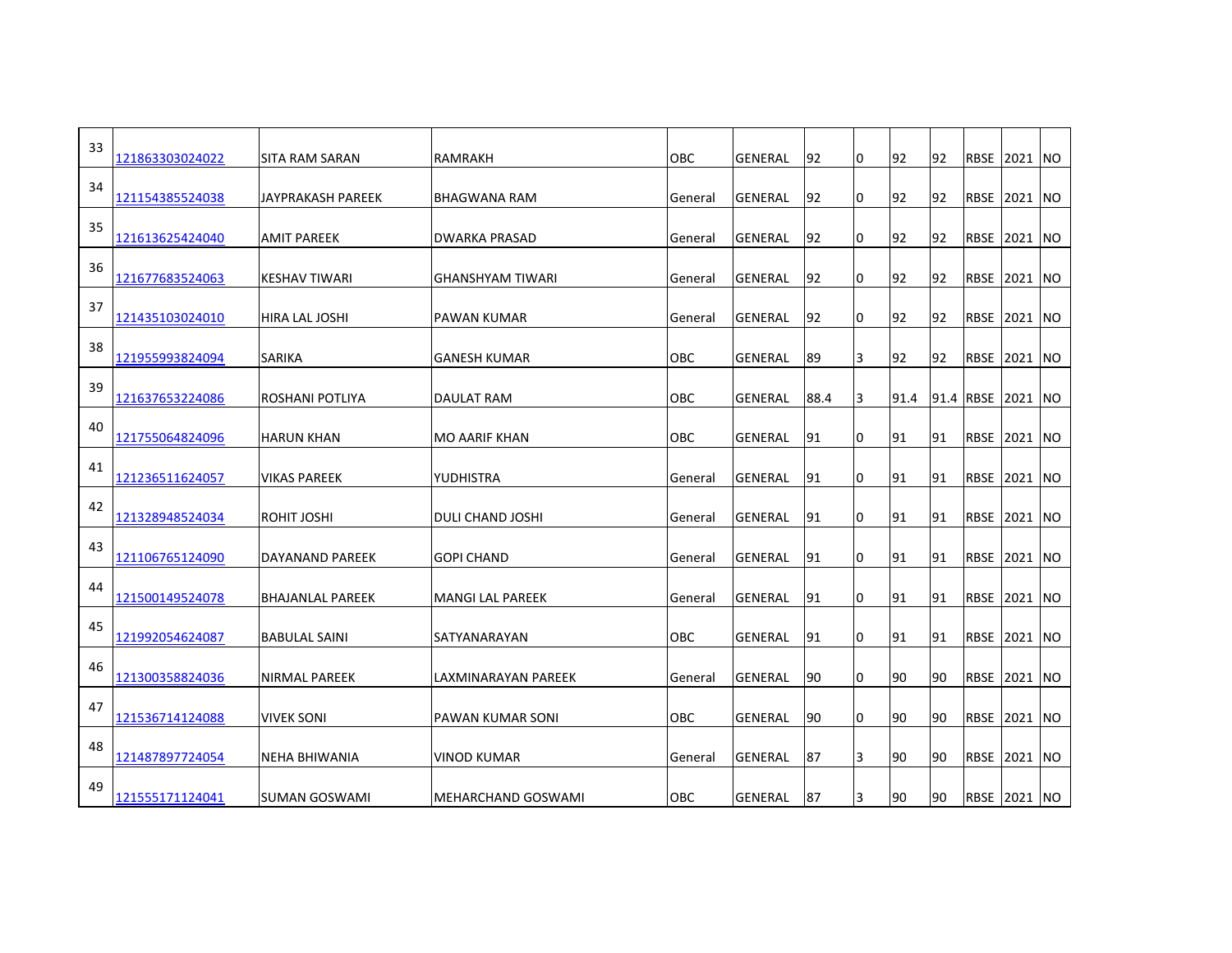| 50 | 121829648424035 | <b>NISHA PAREEK</b>    | JAGDISH PAREEK               | General    | GENERAL        | 87   | 3  | 90   | 90 |                   | <b>RBSE 12021 INO</b> |           |
|----|-----------------|------------------------|------------------------------|------------|----------------|------|----|------|----|-------------------|-----------------------|-----------|
| 51 | 121962581124052 | KHUSHI PARIHAR         | <b>MUKESH PARIHAR</b>        | OBC        | <b>GENERAL</b> | 87   | 3  | 90   | 90 |                   | RBSE 2021 NO          |           |
| 52 | 121485020124039 | KRISHNA KANT MAHARSHI  | SANJAY MAHARSHI              | General    | GENERAL        | 89.8 | 0  | 89.8 |    | 89.8 RBSE 2021    |                       | <b>NO</b> |
| 53 | 121108970224013 | <b>SUNIL SHARMA</b>    | LALCHAND SHARMA              | General    | <b>GENERAL</b> | 89   | 0  | 89   | 89 |                   | RBSE 2021 INO         |           |
| 54 | 121522650024012 | RAJAT JANGIR           | KANARAM JANGIR               | <b>OBC</b> | <b>GENERAL</b> | 89   | 0  | 89   | 89 |                   | RBSE 2021 NO          |           |
| 55 | 121166217024090 | <b>DHIRAJ AGRAWAL</b>  | <b>NARESH AGRAWAL</b>        | General    | <b>GENERAL</b> | 89   | O  | 89   | 89 |                   | RBSE 2021             | <b>NO</b> |
| 56 | 121386449924020 | <b>HARIOM PAREEK</b>   | KAILASH CHANDRA PAREEK       | General    | <b>GENERAL</b> | 89   | 0  | 89   | 89 |                   | RBSE 2021 NO          |           |
| 57 | 121158976724090 | <b>ARUN PAREEK</b>     | SITARAM PAREEK               | General    | <b>GENERAL</b> | 89   | 0  | 89   | 89 |                   | RBSE 2021 NO          |           |
| 58 | 121353843424049 | RAHUL SAIN             | DURGA RAM SAIN               | OBC        | GENERAL        | 89   | 0  | 89   | 89 |                   | RBSE 2021 NO          |           |
| 59 | 121442130424021 | <b>NARESH DUBEY</b>    | <b>MAHAVEER PRASAD DUBEY</b> | General    | <b>GENERAL</b> | 89   | 0  | 89   | 89 |                   | RBSE 2021 INO         |           |
| 60 | 121642365524041 | DINESH KUMAR           | SARWAN KUMAR                 | General    | <b>GENERAL</b> | 89   | 0  | 89   | 89 |                   | RBSE 2021 NO          |           |
| 61 | 121768459124092 | <b>KOMAL KANWAR</b>    | HANUMAN SINGH RAJPUT         | General    | <b>GENERAL</b> | 86   | IЗ | 89   | 89 |                   | RBSE 2021             | <b>NO</b> |
| 62 | 121595095624096 | <b>DEEPAK SHARMA</b>   | <b>KISHAN LAL</b>            | General    | <b>GENERAL</b> | 88.8 | 0  | 88.8 |    | 88.8 RBSE 2021 NO |                       |           |
| 63 | 121444989024059 | <b>BABITA SAINI</b>    | PURUSHOTAM SAINI             | <b>OBC</b> | <b>GENERAL</b> | 85.8 | 3  | 88.8 |    | 88.8 RBSE 2021 NO |                       |           |
| 64 | 121940484124033 | RENU KANWAR            | <b>BALBIR SINGH</b>          | General    | <b>GENERAL</b> | 85.2 | 3  | 88.2 |    | 88.2 RBSE 2021 NO |                       |           |
| 65 | 121546313324098 | <b>SATYADEV PAREEK</b> | <b>GIRDHARI LAL PAREEK</b>   | General    | <b>GENERAL</b> | 88   | 0  | 88   | 88 |                   | <b>RBSE 12021 INO</b> |           |
| 66 | 121460791224090 | <b>MOHIT PAREEK</b>    | <b>BABU LAL PAREEK</b>       | General    | <b>GENERAL</b> | 88   | 0  | 88   | 88 |                   | RBSE 2021 NO          |           |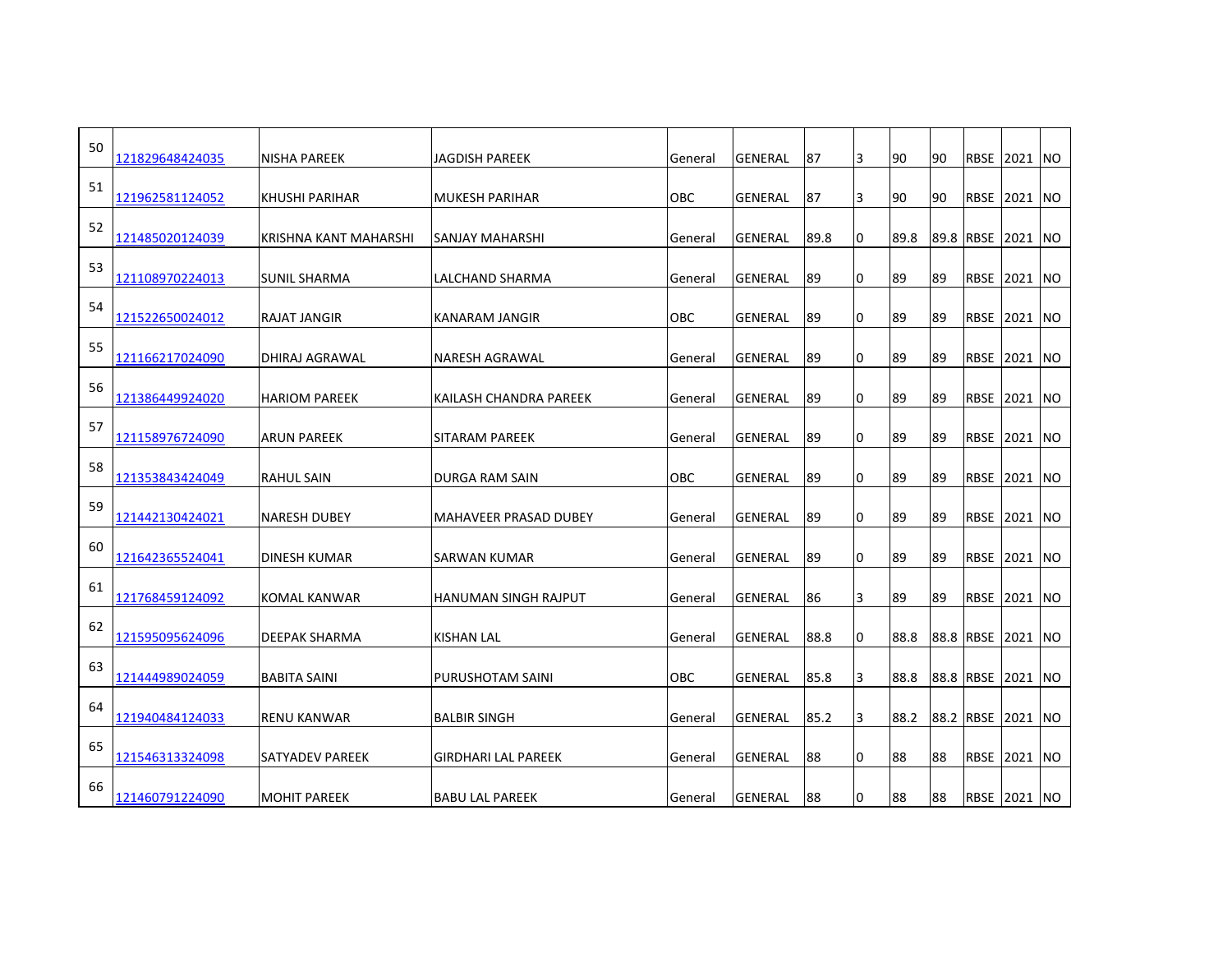| 67 | 121700320524042 | <b>RAHUL PAREEK</b>   | <b>NEMICHAND PAREEK</b>  | General    | <b>GENERAL</b> | 88   | 0        | 88   | 88 | <b>RBSE</b> | 2021 NO             |  |
|----|-----------------|-----------------------|--------------------------|------------|----------------|------|----------|------|----|-------------|---------------------|--|
| 68 | 121821306124054 | <b>HEMANT SHARMA</b>  | TARACHAND                | General    | <b>GENERAL</b> | 88   | l0       | 88   | 88 | <b>RBSE</b> | 2021 NO             |  |
| 69 | 121519460024047 | <b>MUKESH SARAN</b>   | NANDLAL SARAN            | <b>OBC</b> | GENERAL        | 88   | 0        | 88   | 88 | <b>RBSE</b> | 2021 NO             |  |
| 70 | 121770658424093 | <b>MEHUL</b>          | <b>GOVIND RAM SONI</b>   | OBC        | <b>GENERAL</b> | 88   | 0        | 88   | 88 | <b>RBSE</b> | 2021 NO             |  |
| 71 | 121193255424072 | RAVINDRA SINGH        | JAYPAL SINGH             | General    | GENERAL        | 87.6 | <b>O</b> | 87.6 |    | 87.6 RBSE   | 2021 NO             |  |
| 72 |                 |                       |                          |            |                |      |          |      |    |             |                     |  |
|    | 121669390724080 | RAVINDAR BHAT         | <b>KISHOR BHAT</b>       | OBC        | <b>GENERAL</b> | 87   | 0        | 87   | 87 | <b>RBSE</b> | 2021 NO             |  |
| 73 | 121395478224046 | <b>MOHIT PAREEK</b>   | LEKHRAM PAREEK           | General    | <b>GENERAL</b> | 87   | 0        | 87   | 87 | <b>RBSE</b> | 2021 NO             |  |
| 74 | 121658449924010 | SHYAMSUNDER JOSHI     | <b>BANSHILAL JOSHI</b>   | General    | <b>GENERAL</b> | 87   | l0       | 87   | 87 |             | <b>RBSE 2021 NO</b> |  |
| 75 | 121850081224095 | <b>CHHAGAN LAL</b>    | <b>KESHA RAM</b>         | General    | GENERAL        | 87   | 0        | 87   | 87 | <b>RBSE</b> | 2021 NO             |  |
| 76 | 121393578224044 | MAINU SINGH RAJPUT    | <b>BHANWAR SINGH</b>     | General    | <b>GENERAL</b> | 87   | 0        | 87   | 87 | <b>RBSE</b> | 2021 NO             |  |
| 77 | 121833374024043 | RAMDEV BHARGAV        | SITARAM BHARGAV          | OBC        | <b>GENERAL</b> | 87   | 0        | 87   | 87 |             | <b>RBSE 2021 NO</b> |  |
| 78 | 121549123024060 | LOKESH PRAJAPAT       | <b>BABULAL</b>           | <b>OBC</b> | <b>GENERAL</b> | 87   | 0        | 87   | 87 | <b>RBSE</b> | 2021 NO             |  |
| 79 | 121166152524022 | <b>MAMTA PRAJAPAT</b> | PITHA RAM PRAJAPAT       | OBC        | <b>GENERAL</b> | 84   | 3        | 87   | 87 |             | <b>RBSE 2021 NO</b> |  |
| 80 | 121217833224018 | <b>ANTIMA PAREEK</b>  | SARWAN KUMAR             | General    | <b>GENERAL</b> | 84   | 3        | 87   | 87 |             | <b>RBSE 2021 NO</b> |  |
| 81 | 121188012624093 | <b>KOMAL RATHORE</b>  | <b>RAM SINGH RATHORE</b> | General    | <b>GENERAL</b> | 84   | 3        | 87   | 87 | <b>RBSE</b> | 2021 NO             |  |
| 82 | 121264027224058 | <b>NEHA BHOJAK</b>    | <b>BHIVRAJ BHOJAK</b>    | OBC        | <b>GENERAL</b> | 83.2 | 3        | 86.2 |    | 86.2 RBSE   | 2021 NO             |  |
| 83 | 121474363224097 | RADHESHYAM            | <b>MANGI LAL</b>         | General    | GENERAL        | 86   | 0        | 86   | 86 |             | <b>RBSE 2021 NO</b> |  |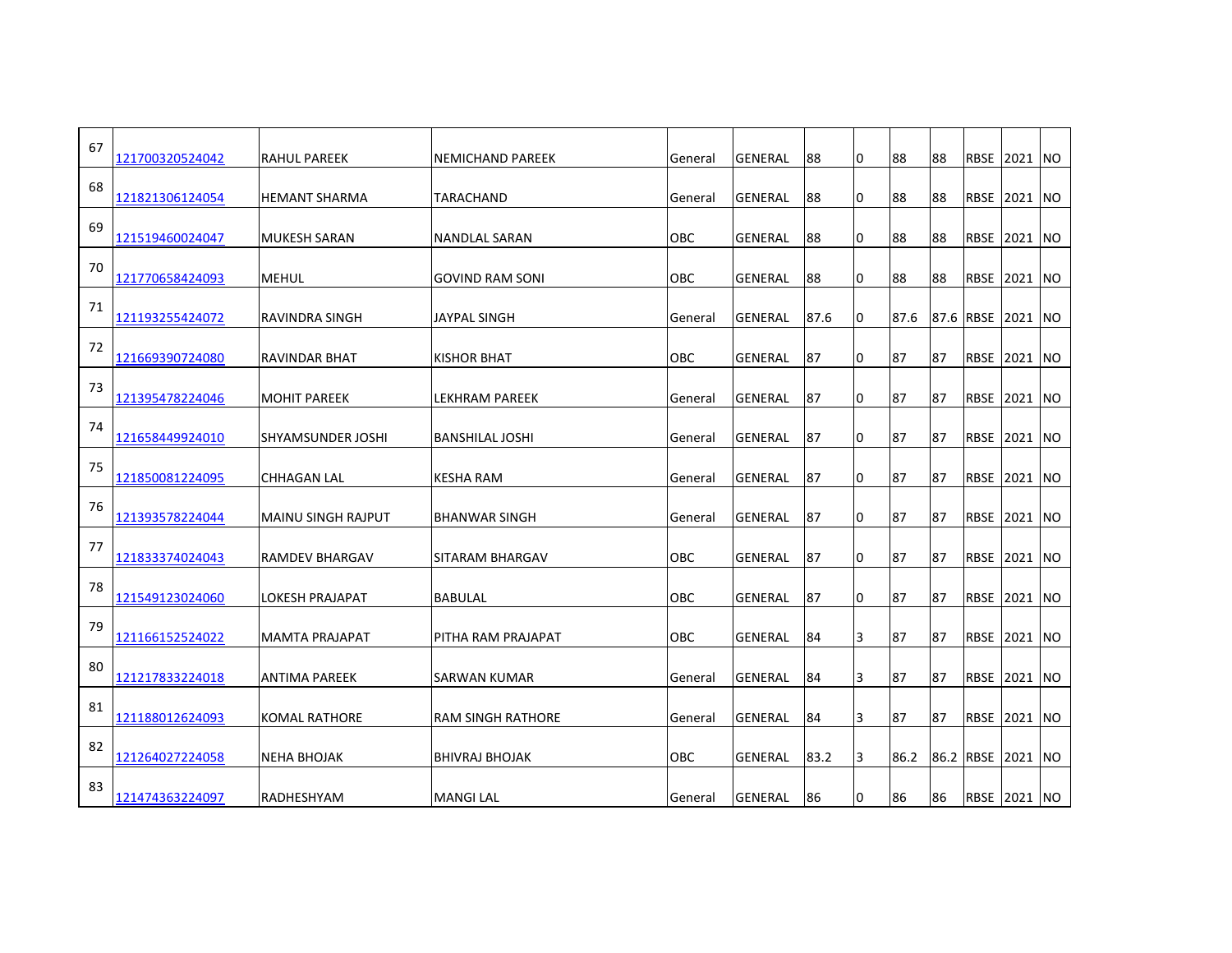| 84 | 121621687824010 | <b>DAMODAR PAREEK</b>    | PRAKASHCHAND PAREEK      | General    | IGENERAL       | 86   | $\overline{0}$ | 86   | 86 | <b>RBSE 2021 NO</b> |         |           |
|----|-----------------|--------------------------|--------------------------|------------|----------------|------|----------------|------|----|---------------------|---------|-----------|
| 85 | 121569725924081 | <b>PUNIT SHARMA</b>      | <b>KAINPAL SHARMA</b>    |            | <b>GENERAL</b> | 86   | $\overline{0}$ | 86   | 86 | <b>RBSE 2021 NO</b> |         |           |
|    |                 |                          |                          | General    |                |      |                |      |    |                     |         |           |
| 86 | 121665108124043 | YOGESH VYAS              | <b>MAGNI RAM VYAS</b>    | General    | <b>GENERAL</b> | 86   | 0              | 86   | 86 | <b>RBSE</b>         | 2021    | <b>NO</b> |
| 87 | 121734113624062 | <b>MUKESH KUMAR</b>      | RAMNARAYAN               | General    | <b>GENERAL</b> | 86   | $\overline{0}$ | 86   | 86 | <b>RBSE 2021</b>    |         | <b>NO</b> |
| 88 | 121785314824039 | DHANNA RAM SARAN         | PARAMESHWAR LAL SARAN    | <b>OBC</b> | <b>GENERAL</b> | 85.8 | $\overline{0}$ | 85.8 |    | 85.8 RBSE 2021 NO   |         |           |
| 89 | 121784219224055 | <b>JITENDRA RAJLIWAL</b> | <b>NANURAM</b>           | OBC        | <b>GENERAL</b> | 85.8 | $\overline{0}$ | 85.8 |    | 85.8 RBSE           | 2021    | <b>NO</b> |
| 90 | 121322108524065 | <b>ANKITA PAREEK</b>     | <b>HARI BHAKT PAREEK</b> | General    | <b>GENERAL</b> | 82.8 | 3              | 85.8 |    | 85.8 RBSE           | 2021    | <b>NO</b> |
| 91 | 121119880924071 | PANKAJ JOSHI             | PAWAN KUMAR JOSHI        | General    | <b>GENERAL</b> | 85.6 | $\overline{0}$ | 85.6 |    | 85.6 RBSE           | 2021 NO |           |
| 92 | 121581912624045 | KRISHNA BHATI            | PRAVEEN BHATI            | <b>OBC</b> | <b>GENERAL</b> | 82.4 | 3              | 85.4 |    | 85.4 RBSE           | 2021    | <b>NO</b> |
| 93 | 121880415124073 | <b>PRATEEK SONI</b>      | <b>MANISH SONI</b>       | <b>OBC</b> | <b>GENERAL</b> | 85.2 | $\overline{0}$ | 85.2 |    | 85.2 RBSE 2021      |         | <b>NO</b> |
| 94 | 121906431724076 | <b>GHANSHYAM BAGARIA</b> | VINOD KUMAR BAGARIA      | <b>OBC</b> | <b>GENERAL</b> | 85.2 | $\overline{0}$ | 85.2 |    | 85.2 RBSE 2021 NO   |         |           |
| 95 | 121673597424012 | <b>NAVEEN SAINI</b>      | <b>BABU LAL SAINI</b>    | OBC        | <b>GENERAL</b> | 85.2 | $\overline{0}$ | 85.2 |    | 85.2 RBSE           | 2021 NO |           |
| 96 | 121278251524075 | <b>AMAN SHARMA</b>       | <b>HARISH SHARMA</b>     | General    | <b>GENERAL</b> | 85   | $\overline{0}$ | 85   | 85 | <b>RBSE</b>         | 2021    | <b>NO</b> |
| 97 |                 |                          |                          |            |                |      |                |      |    |                     |         |           |
|    | 121990000024019 | <b>KAMAL SONI</b>        | SANTOSH KUMAR            | <b>OBC</b> | <b>GENERAL</b> | 85   | $\overline{0}$ | 85   | 85 | <b>RBSE 2021 NO</b> |         |           |
| 98 | 121670238224071 | KUSHAL CHAUHAN           | <b>RAJ KUMAR CHAUHAN</b> | OBC        | <b>GENERAL</b> | 85   | $\overline{0}$ | 85   | 85 | RBSE 2021 INO       |         |           |
| 99 | 121127978124072 | <b>HARSH DUGAR</b>       | <b>SUSHIL DUGAR</b>      | General    | <b>GENERAL</b> | 85   | 10             | 85   | 85 | RBSE 2021 NO        |         |           |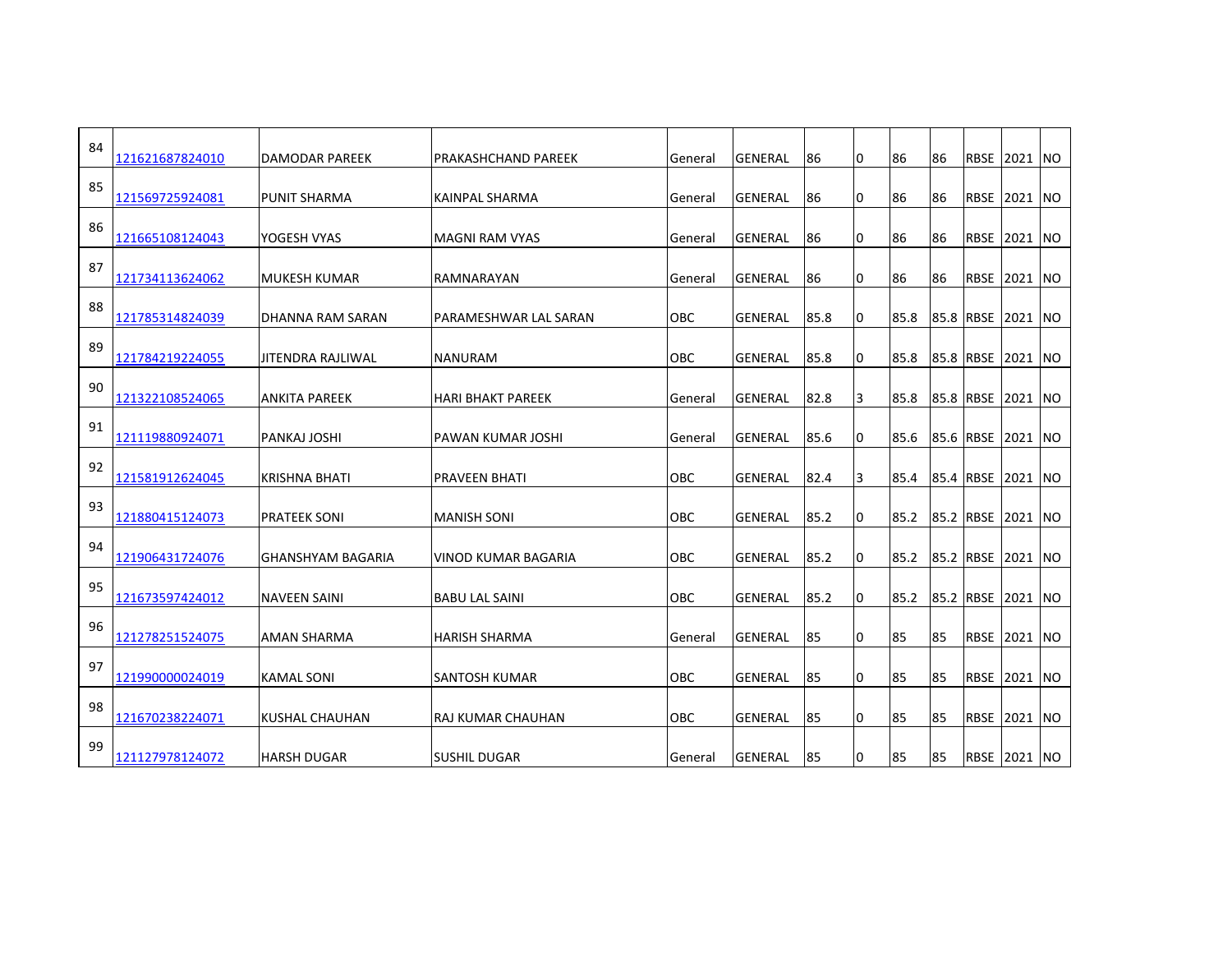|       |                       |                                | <b>EWS Merit List Total Applications: 4 Cutoff: 71.0000</b> |          |                  |          |               |         |       |                |                           |            |
|-------|-----------------------|--------------------------------|-------------------------------------------------------------|----------|------------------|----------|---------------|---------|-------|----------------|---------------------------|------------|
| Sr.No |                       | Name of                        | <b>Father's Name</b>                                        |          | <b>Admission</b> | Percenta | Bonus(Tot.    |         | %tile | Board          | $\frac{1}{2}$ Passing Fee |            |
|       | <b>Application ID</b> | Applicant                      |                                                             | Category | Category         | ge.(%)   | $\frac{9}{6}$ | Perc.(% |       | Name           | Year                      |            |
|       | 121160290224065       | <b>ROHIT SHARMA</b>            | SURESH KUMAR                                                | General  | EWS              | 181      | 10            | 81      | 81    | <b>RBSE</b>    | 2021                      | <b>INO</b> |
|       | 121323602124041       | <b>IDILIP SINGH KACHCHHAWA</b> | <b>RUP SINGH</b>                                            | General  | EWS              | 81       | 10            | 81      | 81    | <b>RBSE</b>    | 2021                      | <b>NO</b>  |
|       | 121834157424077       | JOSHI SHYAM SHANKARLAL         | <b>ISHANKAR LAL JOSHI</b>                                   | General  | <b>EWS</b>       | 77.6     | 10            | 77.6    |       | 77.6 RBSE 2021 |                           | <b>NO</b>  |
|       | 121237000024075       | <b>IMANOJ RAJPUROHIT</b>       | INAVRATAN SINGH RAJPUROHIT                                  | General  | EWS              | 71       | 10            | 71      | 71    | <b>RBSE</b>    | 2021                      | INO.       |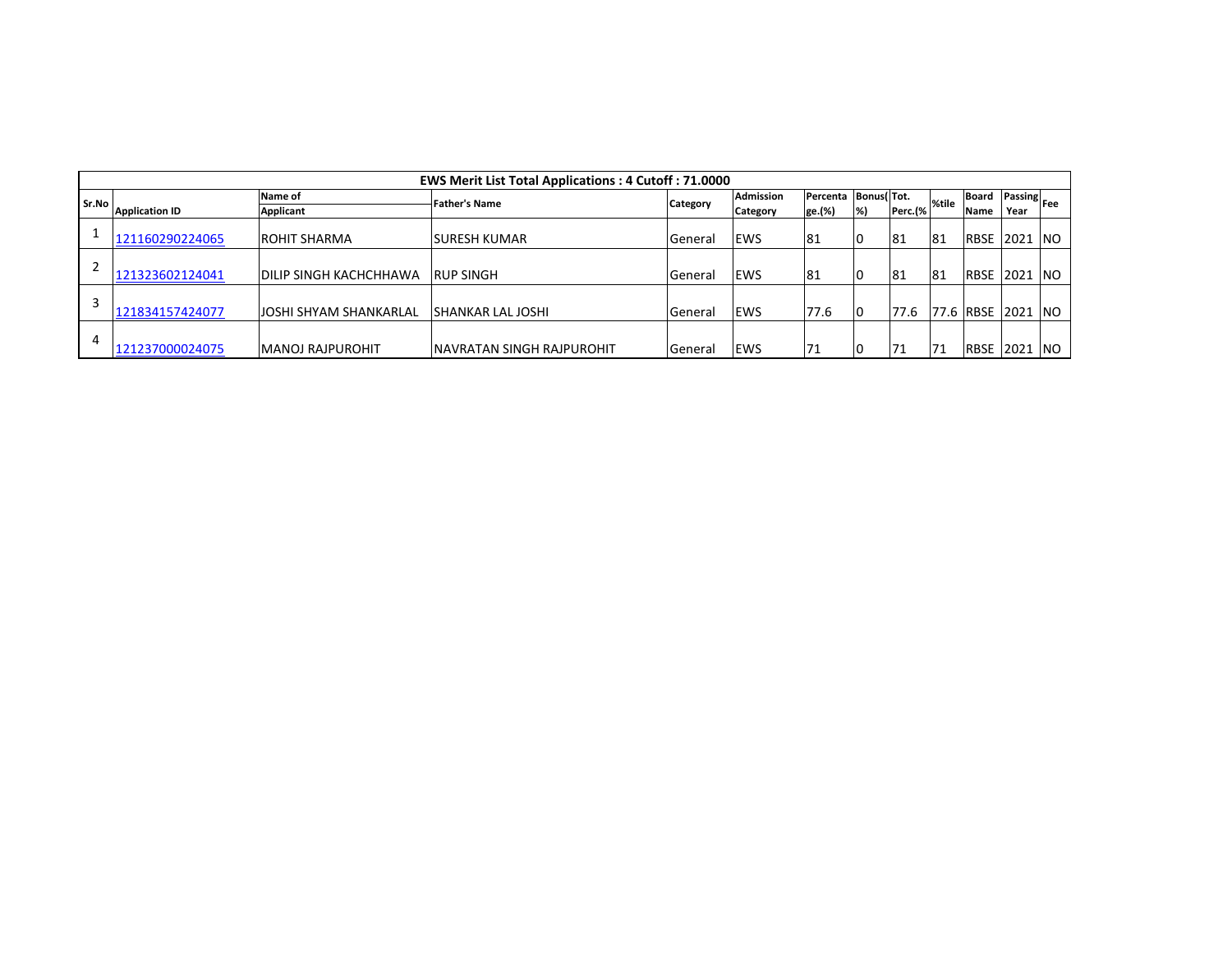|       |                       |                       | <b>OBC Merit List Total Applications: 57 Cutoff: 69.0000</b> |            |                  |          |            |         |       |                |                    |           |
|-------|-----------------------|-----------------------|--------------------------------------------------------------|------------|------------------|----------|------------|---------|-------|----------------|--------------------|-----------|
| Sr.No |                       | Name of               | <b>Father's Name</b>                                         | Category   | <b>Admission</b> | Percenta | Bonus(Tot. |         | %tile | <b>Board</b>   | <b>Passing</b> Fee |           |
|       | <b>Application ID</b> | <b>Applicant</b>      |                                                              |            | <b>Category</b>  | ge.(%)   | %)         | Perc.(% |       | Name           | Year               |           |
| 1     |                       |                       |                                                              |            |                  |          |            |         |       |                |                    |           |
|       | 121438316224058       | <b>KISHAN SONI</b>    | IPARMANAND SONI                                              | <b>OBC</b> | <b>OBC</b>       | 85       | 10         | 185     | 185   | <b>RBSE</b>    | 2021               | <b>NO</b> |
| 2     | 121636863324025       | <b>NISHA SONI</b>     | <b>SHANKAR LAL SONI</b>                                      | <b>OBC</b> | <b>OBC</b>       | 82       |            | 85      | 85    | <b>RBSE</b>    | 2021               | <b>NO</b> |
|       |                       |                       |                                                              |            |                  |          |            |         |       |                |                    |           |
| 3     | 121111374924036       | <b>POOJA SONI</b>     | <b>RAJKUMAR SONI</b>                                         | <b>OBC</b> | <b>OBC</b>       | 82       |            | 85      | 85    | <b>RBSE</b>    | 2021               | <b>NO</b> |
| 4     | 121739794624094       | <b>IMUKESH SHARN</b>  | <b>RUPARAM</b>                                               | OBC        | <b>OBC</b>       | 84.8     | 0          | 84.8    |       | 84.8 RBSE      | 2021               | <b>NO</b> |
| 5     | 121463650024029       | IKAUSHAL CHANDRA SAIN | <b>VIKAS KUMAR SAIN</b>                                      | <b>OBC</b> | OBC              | 84.6     | 0          | 84.6    |       | 84.6 RBSE      | 2021               | <b>NO</b> |
| 6     | 121555823224051       | <b>MANOJ KUMAR</b>    | <b>HETRAM</b>                                                | OBC        | OBC              | 84.6     | 0          | 84.6    |       | 84.6 RBSE      | 2021               | <b>NO</b> |
| 7     | 121978775124050       | <b>HARISH SONI</b>    | <b>BANWARI LAL SONI</b>                                      | OBC        | OBC              | 84.4     | 0          | 84.4    |       | 84.4 CBSE 2021 |                    | <b>NO</b> |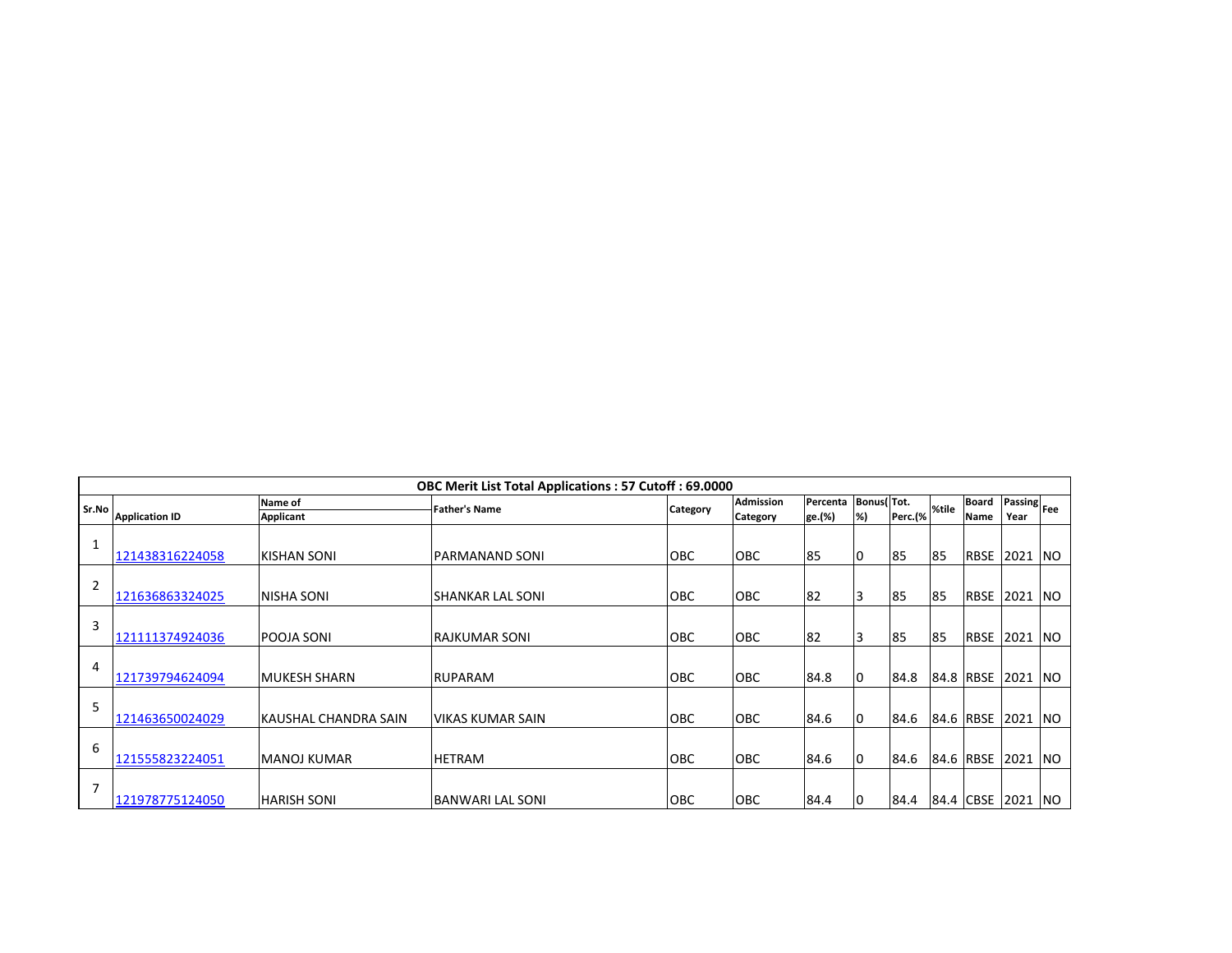| 8  | 121800684224038 | DALIP KUMAR SAINI     | <b>JAGDISH PRASAD SAINI</b> | <b>OBC</b> | <b>OBC</b> | 84   | l0. | 84   | 84 | <b>RBSE</b>         | 2021 NO         |            |
|----|-----------------|-----------------------|-----------------------------|------------|------------|------|-----|------|----|---------------------|-----------------|------------|
| 9  | 121544868124015 | <b>HARI OM SUTHAR</b> | <b>GIRDHARI LAL SUTHAR</b>  | <b>OBC</b> | OBC        | 84   | l0  | 84   | 84 | <b>RBSE</b>         | 2021            | <b>NO</b>  |
| 10 | 121525288724070 | <b>HEMLATA SONI</b>   | INARAYAN SONI               | <b>OBC</b> | <b>OBC</b> | 81   | 3   | 84   | 84 |                     | IRBSE 12021 INO |            |
| 11 | 121650981324017 | <b>ANJALI SONI</b>    | IMANOJ KUMAR SONI           | <b>OBC</b> | <b>OBC</b> | 81   | 3   | 84   | 84 | <b>RBSE</b>         | 2021 NO         |            |
| 12 | 121842788924016 | <b>ROHIT SONI</b>     | PARMESHWAR SONI             | OBC        | OBC        | 83.4 | l0. | 83.4 |    | 83.4 RBSE 2021      |                 | <b>NO</b>  |
| 13 | 121466842224020 | <b>SONU BHAT</b>      | <b>JAYDAYAL BHAT</b>        | <b>OBC</b> | <b>OBC</b> | 83   | l0  | 83   | 83 | <b>RBSE</b>         | 2021            | <b>NO</b>  |
| 14 | 121895784924073 | KAILASH SINWAR        | <b>HARI RAM</b>             | OBC        | OBC        | 83   | 0   | 83   | 83 | <b>RBSE</b>         | 2021            | <b>INO</b> |
| 15 | 121122617024044 | <b>NITESH JHANKAL</b> | SATYANARAYAN                | <b>OBC</b> | <b>OBC</b> | 82.8 | 0   | 82.8 |    | 82.8 RBSE 2021      |                 | <b>NO</b>  |
| 16 | 121812379324035 | KAVYA TAK             | MANOJ KUMAR TAK             | OBC        | OBC        | 82.4 | 10  | 82.4 |    | 82.4 RBSE           | 2021            | <b>NO</b>  |
| 17 | 121620138624030 | ARVIND KUMAR SAINI    | lMAHENDRA KUMAR SAINI       | <b>OBC</b> | <b>OBC</b> | 82.4 | n.  | 82.4 |    | 82.4 RBSE 2021      |                 | <b>NO</b>  |
| 18 | 121646170824068 | <b>DEEPANSHU SONI</b> | <b>MANOJ KUMAR SONI</b>     | <b>OBC</b> | <b>OBC</b> | 82   | 0   | 82   | 82 | <b>RBSE</b>         | 2021            | <b>NO</b>  |
| 19 | 121703269924044 | <b>MAMTA SWAMI</b>    | <b>DEVILAL</b>              | OBC        | OBC        | 82   | 0   | 82   | 82 | <b>RBSE</b>         | 2021            | <b>NO</b>  |
| 20 | 121708612124020 | MANISH KUMAR SAINI    | RAJENDRA PRASAD             | <b>OBC</b> | <b>OBC</b> | 82   | 0   | 82   | 82 | <b>RBSE 2021</b>    |                 | <b>INO</b> |
| 21 | 121146324824084 | <b>RAJ KUMAR DAS</b>  | <b>NAVEEN DAS</b>           | <b>OBC</b> | OBC        | 82   | l0  | 82   | 82 | <b>RBSE</b>         | 2021            | <b>NO</b>  |
| 22 | 121707934824010 | KAMAL KUMAR BASHIR    | SANJAY KUMAR                | <b>OBC</b> | OBC        | 81.4 | 0   | 81.4 |    | 81.4 RBSE           | 2021            | <b>NO</b>  |
| 23 | 121253806124060 | ABHISHEK SUTHAR       | KANHAIYA LAL SUTHAR         | <b>OBC</b> | ОВС        | 81.2 | IO. | 81.2 |    | 81.2 RBSE 2020      |                 | <b>NO</b>  |
| 24 | 121794647124081 | BALKRISHAN SUTHAR     | KAILASH CHANDRA SUTHAR      | <b>OBC</b> | <b>OBC</b> | 81   | l0  | 81   | 81 | <b>RBSE 2021 NO</b> |                 |            |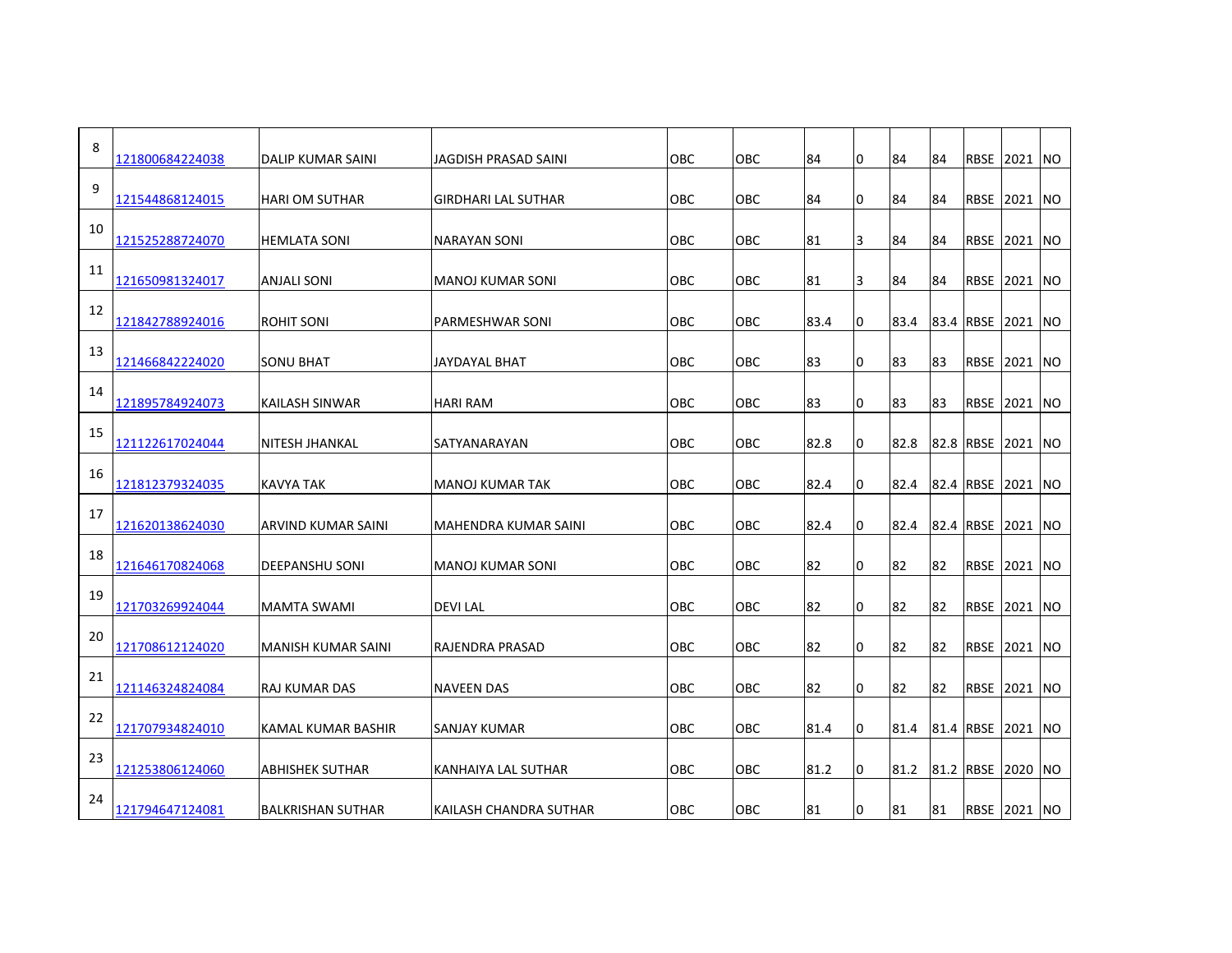| 25 | 121240893024071 | KALURAM JANGIR          | JAGDISH PRASAD JANGIR         | OBC        | ОВС        | 81   | 0  | 81   | 81 | <b>RBSE</b>         | 2021           | <b>NO</b>  |
|----|-----------------|-------------------------|-------------------------------|------------|------------|------|----|------|----|---------------------|----------------|------------|
| 26 | 121672664424079 | <b>NITESH BHARGAV</b>   | ASHOK BHARGAV                 | OBC        | OBC        | 81   | 0  | 81   | 81 | <b>RBSE</b>         | 2021           | <b>NO</b>  |
| 27 | 121737113724067 | <b>SURENDAR SUTHAR</b>  | NANU RAM SUTHAR               | OBC        | OBC        | 81   | l0 | 81   | 81 | <b>RBSE</b>         | 2021           | <b>NO</b>  |
| 28 | 121478682424080 | <b>ADITYA SONI</b>      | <b>NAVRATAN SONI</b>          | OBC        | ОВС        | 80   | 0  | 80   | 80 | <b>RBSE</b>         | 2021           | <b>NO</b>  |
| 29 | 121404249324043 | <b>ADITYA SOLANKI</b>   | ALOK KUMAR SOLANKI            | OBC        | ОВС        | 80   | 0  | 80   | 80 | <b>RBSE</b>         | 2021           | <b>NO</b>  |
| 30 | 121637249924072 | <b>PRIYANKA</b>         | <b>UTAMCHAND</b>              | OBC        | <b>OBC</b> | 77   | 3  | 80   | 80 | <b>RBSE</b>         | 2021           | <b>NO</b>  |
| 31 | 121184411724085 | <b>VIKASH PRAJAPAT</b>  | <b>MAHAVEER PRASAD</b>        | <b>OBC</b> | <b>OBC</b> | 79.6 | 0  | 79.6 |    | 79.6 RBSE 2021      |                | <b>NO</b>  |
| 32 | 121856641624046 | SURESH KUMAR SAINI      | <b>MANAK CHAND MALI</b>       | OBC        | OBC        | 79   | 0  | 79   | 79 |                     | RBSE  2021  NO |            |
| 33 | 121401154624060 | RIYAJ KHAN SABJIFROSH   | MO NWAB ALI SABJIFROSH        | OBC        | OBC        | 78   | 0  | 78   | 78 | <b>RBSE</b>         | 2021           | <b>NO</b>  |
| 34 | 121831924924044 | INARESH CHOUDHARY       | <b>GIRDHARI LAL CHOUDHARY</b> | <b>OBC</b> | OBC.       | 78   | 0  | 78   | 78 | RBSE  2021          |                | <b>NO</b>  |
| 35 | 121113842124080 | <b>BALKRISHAN SWAMI</b> | <b>OMPRAKASH SWAMI</b>        | OBC        | <b>OBC</b> | 77.8 | 10 | 77.8 |    | 77.8 RBSE           | 2021           | <b>NO</b>  |
| 36 | 121907467624021 | <b>HARSHIT SONI</b>     | <b>MANOJ KUMAR</b>            | OBC        | <b>OBC</b> | 77.4 | 0  | 77.4 |    | 77.4 RBSE           | 2021           | <b>NO</b>  |
| 37 | 121660629524023 | RAVI KUMAR SONI         | PAWAN KUMAR SONI              | OBC        | <b>OBC</b> | 77.2 | 0  | 77.2 |    | 77.2 RBSE 2021      |                | <b>INO</b> |
| 38 | 121167601424020 | <b>VIRENDRA SAINI</b>   | TILOK CHAND SAINI             | OBC        | OBC        | 77   | l0 | 77   | 77 | RBSE 2021           |                | <b>NO</b>  |
| 39 | 121133243324040 | <b>MOHIT SONI</b>       | SANJAY KUMAR                  | OBC        | OBC        | 77   | 10 | 77   | 77 | <b>RBSE</b>         | 2021           | <b>NO</b>  |
| 40 | 121499717024037 | <b>DINESH SONI</b>      | MOHAN LAL SONI                | <b>OBC</b> | OBC        | 77   | 0  | 77   | 77 | <b>RBSE 2021</b>    |                | NO.        |
| 41 | 121982856824083 | <b>PAWAN SONI</b>       | PARMANAND SONI                | <b>OBC</b> | OBC        | 76   | l0 | 76   | 76 | <b>RBSE 2021 NO</b> |                |            |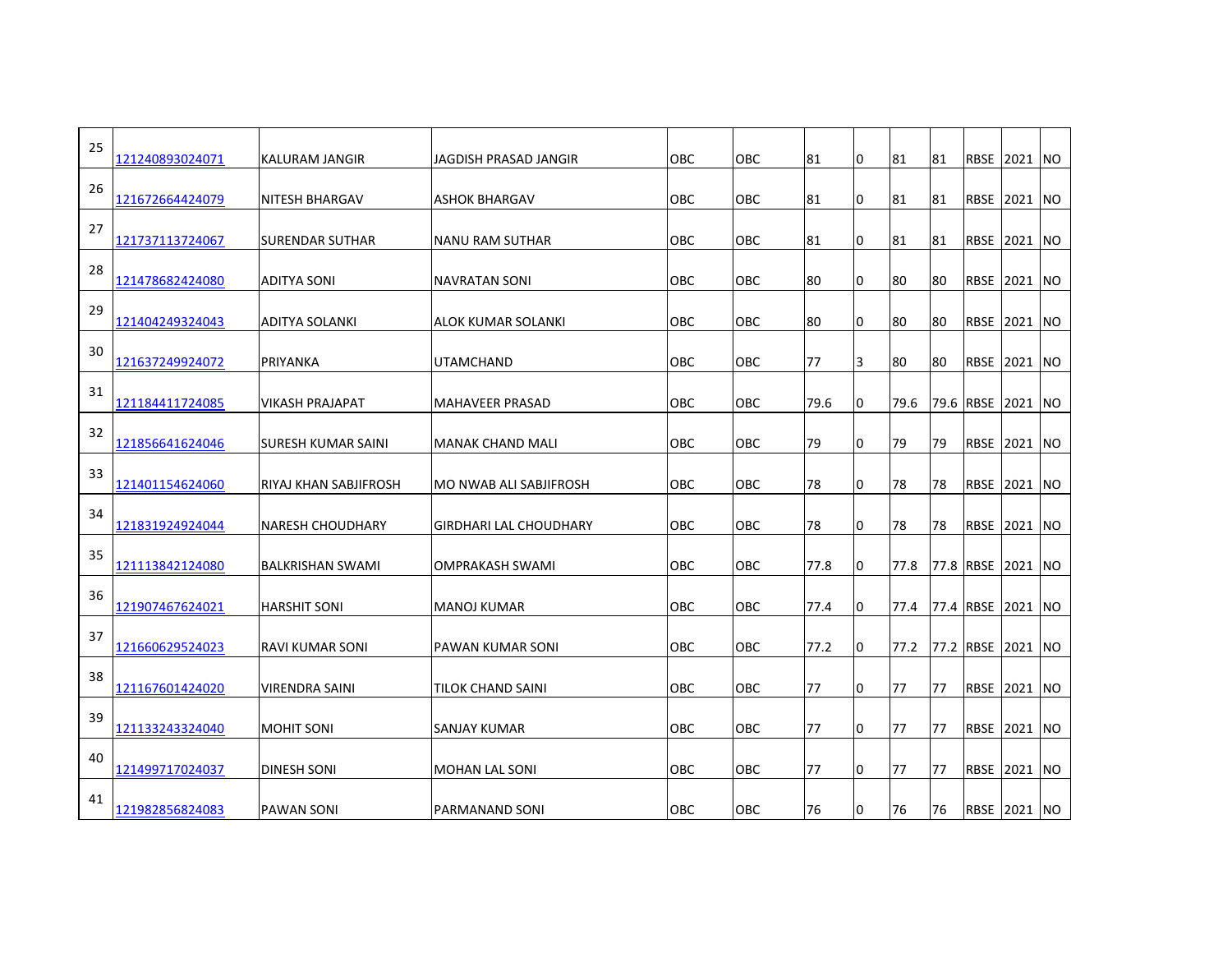| 42 | 121871282124028 | <b>VANDANA SONI</b>                      | <b>SHANKAR LAL</b>         | <b>OBC</b> | <b>OBC</b> | 75   | <b>O</b> | 75   | 75 |                     | <b>RBSE 2021 NO</b> |            |
|----|-----------------|------------------------------------------|----------------------------|------------|------------|------|----------|------|----|---------------------|---------------------|------------|
| 43 | 121499616924047 | <b>MO AADIL KHATRI</b>                   | <b>AARIF KHATRI</b>        | <b>OBC</b> | <b>OBC</b> | 75   | 0        | 75   | 75 |                     | <b>RBSE 2021 NO</b> |            |
| 44 | 121599760124060 | <b>NEERAJ SUTHAR</b>                     | <b>BAJRANG LAL SUTHAR</b>  | <b>OBC</b> | <b>OBC</b> | 75   | 0        | 75   | 75 | <b>RBSE 2021</b>    |                     | <b>INO</b> |
| 45 | 121465292124000 | <b>SAMIR KHATRI</b>                      | <b>RAFIK KHATRI</b>        | OBC        | <b>OBC</b> | 75   | 0        | 75   | 75 |                     | RBSE 2021 NO        |            |
| 46 | 121465141524097 | <b>TUSHAR PRAJAPAT</b>                   | <b>GANESH MAL PRAJAPAT</b> | <b>OBC</b> | OBC        | 74.8 | 0        | 74.8 |    | 74.8 RBSE 2021      |                     | <b>INO</b> |
| 47 | 121932536024029 | <b>MOHAMMED IDRISH</b><br><b>MANIHAR</b> | <b>ISLAMUDDIN MANIHAR</b>  | <b>OBC</b> | <b>OBC</b> | 74.8 | IO.      | 74.8 |    | 74.8 RBSE 2021      |                     | <b>NO</b>  |
| 48 | 121270017924030 | <b>HEMANT KUMAR JANGIR</b>               | <b>ASHOK KUMAR</b>         | <b>OBC</b> | <b>OBC</b> | 74.2 | 0        | 74.2 |    | 74.2 RBSE 2021 NO   |                     |            |
| 49 | 121752365024031 | <b>VIKASH MALI</b>                       | OM PRAKASH                 | <b>OBC</b> | <b>OBC</b> | 74   | <b>O</b> | 74   | 74 | RBSE 2021           |                     | <b>INO</b> |
| 50 | 121114141424050 | BHAWANISHANKAR                           | <b>HUNTARAM</b>            | <b>OBC</b> | <b>OBC</b> | 74   | n.       | 74   | 74 |                     | <b>RBSE 2021 NO</b> |            |
| 51 | 121752139824092 | VANDANA TANWAR                           | MANOJ KUMAR TANWAR         | <b>OBC</b> | <b>OBC</b> | 71   | 3        | 74   | 74 | RBSE 2020           |                     | <b>NO</b>  |
| 52 | 121509765324055 | <b>SUBHASH KUMAR</b>                     | DUDA RAM JAT               | <b>OBC</b> | <b>OBC</b> | 73.4 | Ι0       | 73.4 |    | 73.4 RBSE 2021 NO   |                     |            |
| 53 | 121252442024092 | <b>KAILASH SAINI</b>                     | <b>VIMAL SAINI</b>         | <b>OBC</b> | <b>OBC</b> | 73   | <b>O</b> | 73   | 73 |                     | <b>RBSE 2021 NO</b> |            |
| 54 | 121434941824056 | <b>DISHA SAINI</b>                       | <b>VINOD KUMAR SAINI</b>   | <b>OBC</b> | <b>OBC</b> | 68.6 | l3       | 71.6 |    | 71.6 RBSE 2021      |                     | <b>NO</b>  |
| 55 | 121281692024096 | <b>DINESH DARJI</b>                      | <b>BUDDH MAL DARJI</b>     | <b>OBC</b> | <b>OBC</b> | 71   | Ι0       | 71   | 71 |                     | <b>RBSE 2021 NO</b> |            |
| 56 | 121865301624098 | <b>KRISH SONI</b>                        | <b>VISHNU SONI</b>         | OBC        | <b>OBC</b> | 70.4 | Ι0       | 70.4 |    | 70.4 CBSE 2021      |                     | <b>INO</b> |
| 57 | 121116500924047 | <b>HARSH JANGIR</b>                      | <b>VINOD KUMAR</b>         | <b>OBC</b> | <b>OBC</b> | 69   | 10       | 69   | 69 | <b>RBSE 2021 NO</b> |                     |            |